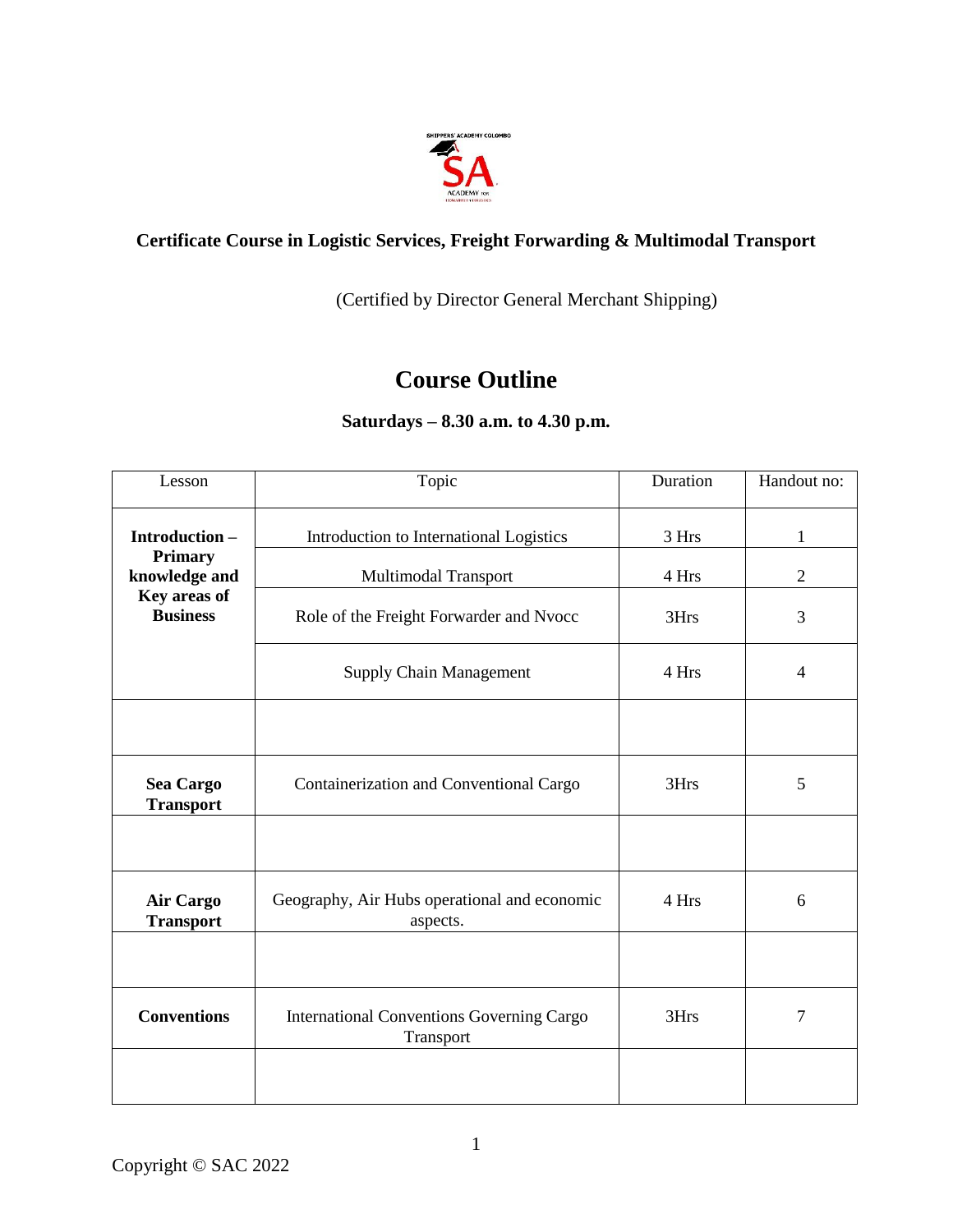| B/L                                 | Bills of Lading Practical Aspects Imports and<br>Exports                        | 4 Hrs | 8  |
|-------------------------------------|---------------------------------------------------------------------------------|-------|----|
|                                     |                                                                                 | 3Hrs  | 8  |
|                                     |                                                                                 |       |    |
| Liability<br><b>Limitations</b>     | Documentation and legal aspects<br>Liability Limitations<br>Liability Insurance | 4Hrs  | 9  |
|                                     |                                                                                 |       |    |
| <b>Special Cargo</b>                | Reefer Cargo / OOG Cargo Handling                                               | 3Hrs  | 10 |
|                                     | Dangerous cargo Handling                                                        | 4Hrs  | 11 |
|                                     |                                                                                 |       |    |
| <b>E</b> Commerce                   | E Commerce and ICT in Logistics                                                 | 4 Hrs | 12 |
|                                     |                                                                                 |       |    |
| Communication                       | Business communication                                                          | 4 Hrs | 13 |
|                                     |                                                                                 |       |    |
| <b>Services</b><br><b>Marketing</b> | Marketing of Logistic Services                                                  | 4 Hrs | 14 |
|                                     |                                                                                 |       |    |
| <b>Quality Systems</b>              | 5 S and ISO Quality Systems in Logistics                                        | 3Hrs  | 15 |
|                                     |                                                                                 |       |    |